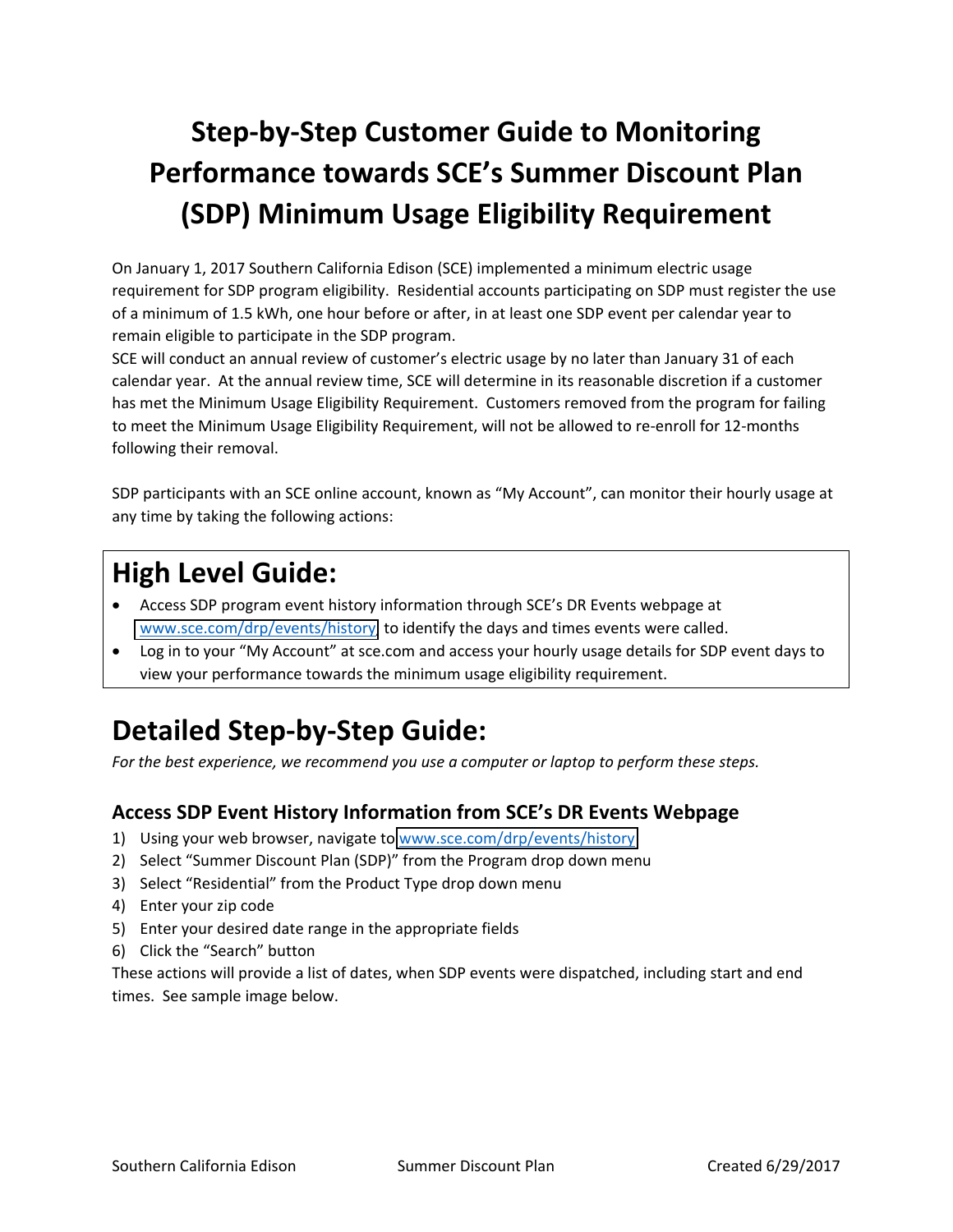|                                    | Residential                                   | Commercial               |                                   | <b>Event History</b>   |
|------------------------------------|-----------------------------------------------|--------------------------|-----------------------------------|------------------------|
|                                    | Updated: 06/23/2017 10:27AM                   |                          |                                   |                        |
|                                    | Search and export event histories by program. |                          |                                   |                        |
| Program                            |                                               |                          |                                   |                        |
| Summer Discount Plan (SDP)         |                                               |                          |                                   | v                      |
|                                    |                                               |                          |                                   |                        |
|                                    |                                               | Search ZIP Code          |                                   |                        |
| <b>Product Type</b><br>Residential | v                                             | 92336                    |                                   |                        |
| Date Range<br>01/01/2017           | $-$ - To - 06/23/2017                         |                          | <b>Clear All</b><br><b>Search</b> |                        |
| Summer Discount Plan (SDP)         |                                               |                          |                                   |                        |
|                                    |                                               |                          |                                   |                        |
| Product                            | <b>Start Date</b>                             | <b>End Date</b>          | <b>Start Time</b>                 | <b>End Time</b>        |
| Residential                        | 04/21/2017                                    | 04/21/2017               | 07:00PM                           | 08:00PM                |
| Residential<br>Residential         | 04/24/2017<br>05/02/2017                      | 04/24/2017<br>05/02/2017 | 07:00PM<br>07:00PM                | 08:00PM<br>08:00PM     |
| Residential                        | 05/03/2017                                    | 05/03/2017               | 07:00PM                           | Export CSVO<br>09:15PM |
| Residential                        | 05/22/2017                                    | 05/22/2017               | 07:00PM                           | 08:00PM                |
| Residential                        | 05/23/2017                                    | 05/23/2017               | 07:00PM                           | 08:00PM                |
| Residential                        | 06/21/2017                                    | 06/21/2017               | 04:00PM                           | 08:00PM                |

#### **Access Hourly Usage Details at SCE.com Through Your My Account**

- 1) Using your web browser, navigate to [www.sce.com](https://www.sce.com)
- 2) Log in to your "My Account"
	- a) Make sure you are on the MyAccount Home page after logging in as some users may be defaulted to a different area